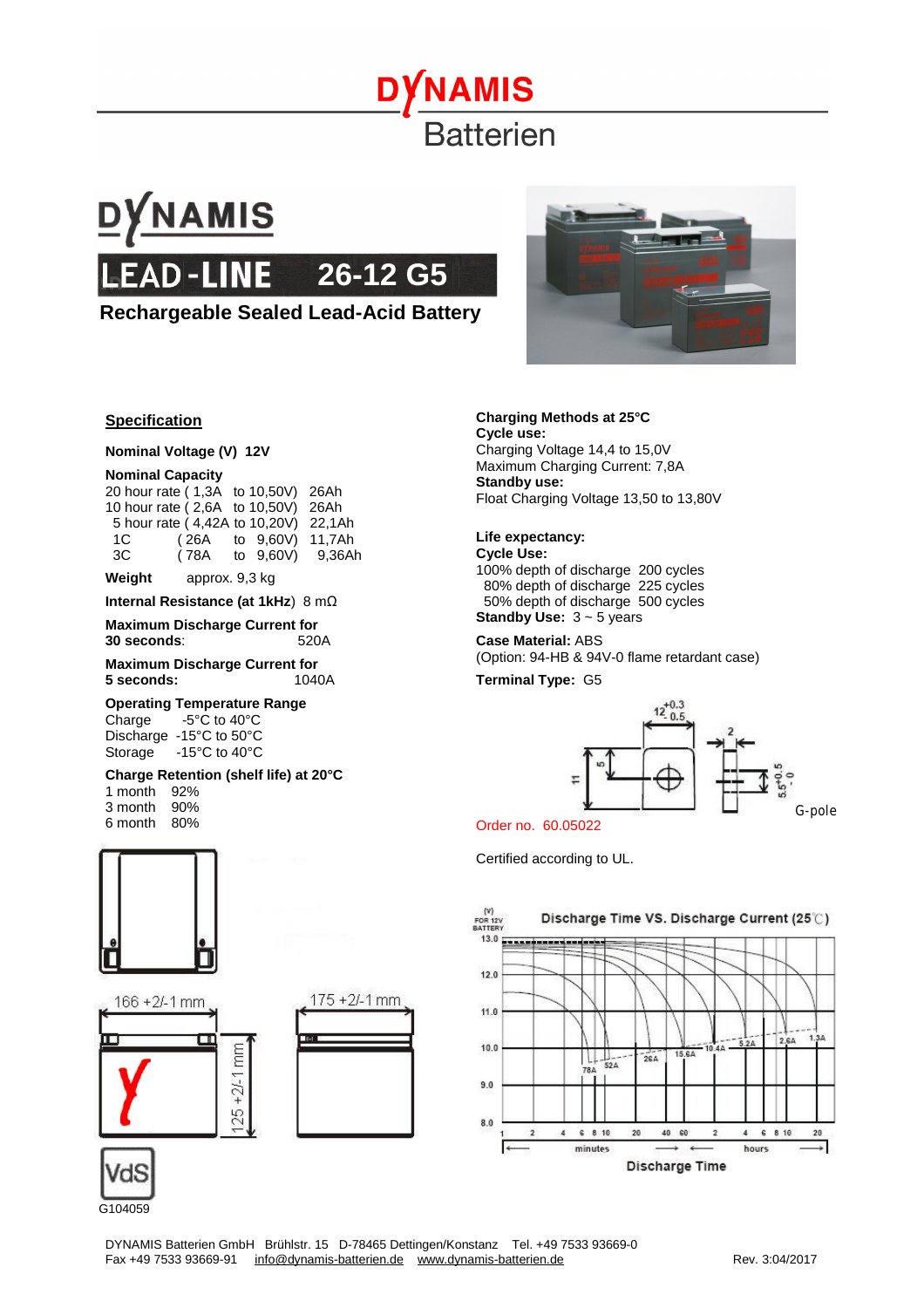# **DYNAMIS Batterien**

### PERFORMANCE DATA

Discharge Rates in Watts to Various End Voltages at 25°C

| - End Voltage<br>يبت<br>Time | 11.40V | 11.10V | 10.80V | 10.50V | 10.20V | 9.90V | 9.60V |
|------------------------------|--------|--------|--------|--------|--------|-------|-------|
| min                          | 1171   | 1324   | 1531   | 1654   | 1824   | 1972  | 2048  |
| 2<br>min                     | 1116   | 1260   | 1419   | 1527   | 1647   | 1744  | 1798  |
| 3<br>min                     | 1037   | 1167   | 1296   | 1390   | 1481   | 1552  | 1594  |
| 5<br>min                     | 900    | 1008   | 1103   | 1175   | 1235   | 1279  | 1307  |
| min                          | 796    | 888    | 963    | 1020   | 1064   | 1094  | 1114  |
| 10<br>min                    | 681    | 756    | 813    | 856    | 886    | 904   | 918   |
| 15<br>min                    | 552    | 609    | 650    | 678    | 696    | 706   | 715   |
| 20<br>min                    | 466    | 512    | 543    | 563    | 575    | 581   | 586   |
| 30<br>min                    | 357    | 388    | 410    | 420    | 427    | 429   | 431   |
| min<br>60                    | 209    | 223    | 234    | 235    | 237    | 237   | 237   |
| 90<br>min                    | 158    | 171    | 177    | 180    | 182    | 182   | 183   |
| 120<br>min                   | 127    | 136    | 141    | 143    | 144    | 144   | 145   |
| min<br>180                   | 91.9   | 98.1   | 101    | 102    | 103    | 103   | 103   |
| 240<br>min                   | 72.8   | 77.3   | 79.5   | 80.4   | 80.9   | 80.9  | 81.2  |
| 300<br>min                   | 60.5   | 64.0   | 65.7   | 66.4   | 66.9   | 66.9  | 67.1  |
| 360<br>min                   | 51.9   | 54.7   | 56.2   | 56.8   | 57.2   | 57.1  | 57.3  |
| 480<br>min                   | 40.5   | 42.5   | 43.6   | 44.1   | 44.5   | 44.5  | 44.6  |
| min<br>600                   | 33.4   | 34.8   | 35.8   | 36.2   | 36.5   | 36.5  | 36.6  |
| min<br>1200                  | 17.8   | 18.4   | 18.9   | 19.3   | 19.4   | 19.5  | 19.5  |

#### Discharge Rates in Amperes to Various End Voltages at 25°C

| End     |     |        |        |        |        |        |       |       |
|---------|-----|--------|--------|--------|--------|--------|-------|-------|
| Voltage |     | 11.40V | 11.10V | 10.80V | 10.50V | 10.20V | 9.90V | 9.60V |
| Time    |     |        |        |        |        |        |       |       |
| 1       | min | 108    | 130    | 154    | 176    | 205    | 227   | 255   |
| 2       | min | 97.9   | 115    | 133    | 148    | 165    | 177   | 191   |
| 3       | min | 89.1   | 103    | 117    | 129    | 140    | 149   | 157   |
| 5       | min | 75.9   | 86.7   | 96.5   | 104    | 111    | 116   | 120   |
| 10      | min | 66.7   | 75.4   | 83.0   | 88.8   | 93.2   | 96.3  | 98.7  |
| 15      | min | 56.9   | 63.7   | 69.3   | 73.4   | 76.1   | 78.0  | 79.3  |
| 20      | min | 46.2   | 51.2   | 55.0   | 57.6   | 59.2   | 60.2  | 60.7  |
| 25      | min | 39.2   | 43.1   | 46.0   | 47.8   | 48.8   | 49.4  | 49.7  |
| 30      | min | 30.3   | 33.1   | 34.8   | 35.8   | 36.4   | 36.7  | 36.9  |
| 45      | min | 18.3   | 19.7   | 20.4   | 20.6   | 21.0   | 21.1  | 21.2  |
| 60      | min | 13.4   | 14.4   | 14.9   | 15.0   | 15.0   | 15.2  | 15.2  |
| 90      | min | 10.6   | 11.4   | 11.8   | 11.8   | 11.8   | 12.0  | 11.9  |
| 120     | min | 7.47   | 8.09   | 8.35   | 8.39   | 8.41   | 8.50  | 8.47  |
| 180     | min | 5.77   | 6.28   | 6.50   | 6.54   | 6.56   | 6.63  | 6.61  |
| 240     | min | 4.69   | 5.14   | 5.32   | 5.37   | 5.39   | 5.45  | 5.43  |
| 300     | min | 3.95   | 4.34   | 4.51   | 4.56   | 4.58   | 4.64  | 4.62  |
| 480     | min | 2.98   | 3.31   | 3.46   | 3.50   | 3.53   | 3.58  | 3.57  |
| 600     | min | 2.38   | 2.67   | 2.80   | 2.85   | 2.88   | 2.92  | 2.91  |
| 1200    | min | 1.14   | 1.32   | 1.42   | 1.45   | 1.50   | 1.52  | 1.52  |